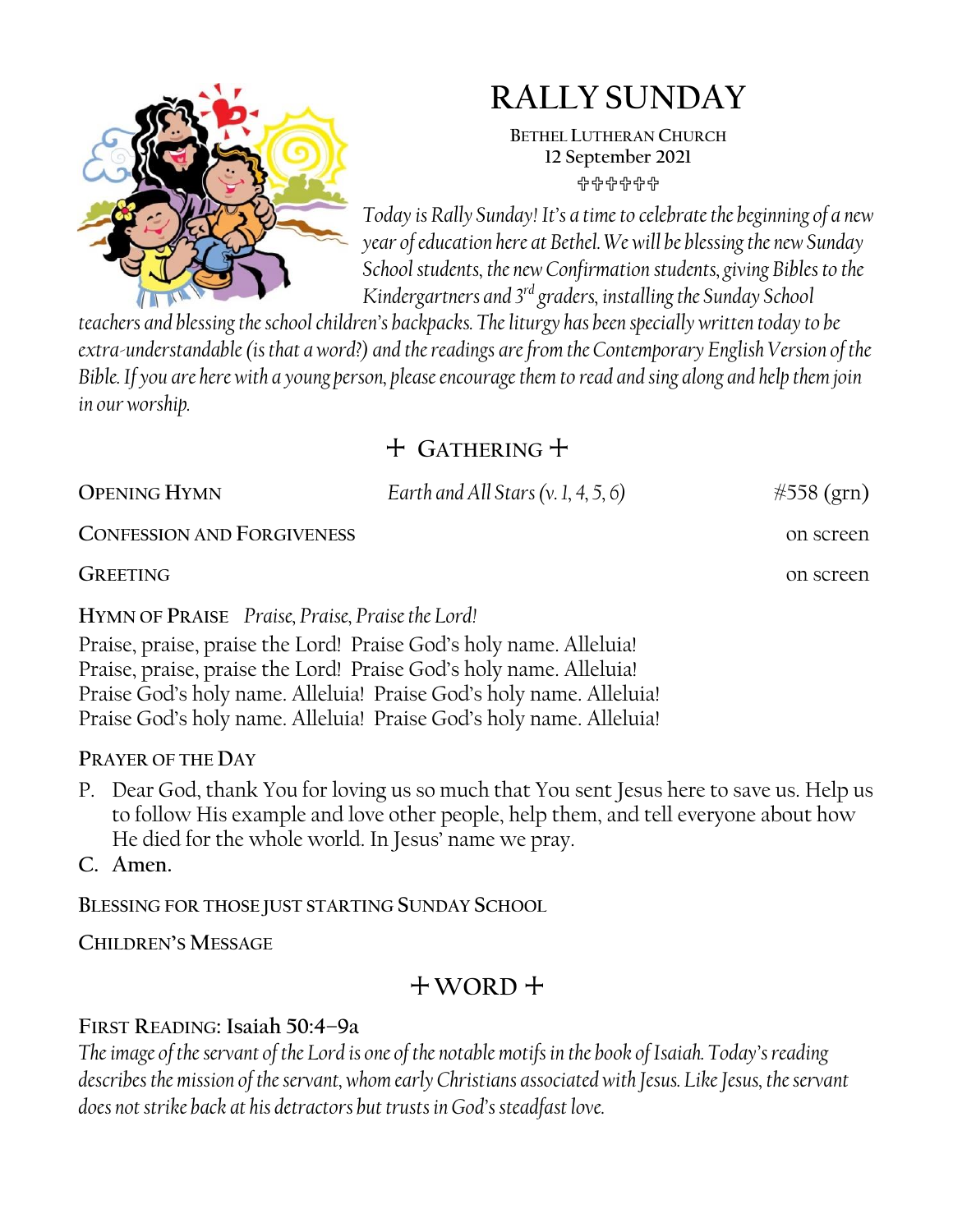The LORD God gives me the right words to encourage the weary. Each morning He awakens me eager to learn His teaching; <sup>5</sup>He made me willing to listen and not rebel or run away. <sup>6</sup>I let them beat my back and pull out my beard. I didn't turn aside when they insulted me and spit in my face. <sup>7</sup>But the LORD God keeps me from being disgraced. So I refuse to give up, because I know God will never let me down. <sup>8</sup>My protector is nearby; no one can stand here to accuse me of wrong. <sup>9</sup>The LORD God will help me and prove I am innocent.

L. The Word of the Lord. **C. Thanks be to God.**

#### **PSALM 116:1-8**

I love you, LORD! You answered my prayers. **<sup>2</sup>You paid attention to me, and so I will pray to You as long as I live.** <sup>3</sup> Death attacked from all sides, and I was captured by its painful chains. **But when I was really hurting, 4 I prayed and said, "LORD, please don't let me die!"** <sup>5</sup>You are kind, LORD, so good and merciful. **<sup>6</sup>You protect ordinary people, and when I was helpless, You saved me**  $\frac{7}{7}$  and treated me so kindly that I don't need to worry anymore. **<sup>8</sup>You, LORD, have saved my life from death, my eyes from tears, my feet from stumbling**.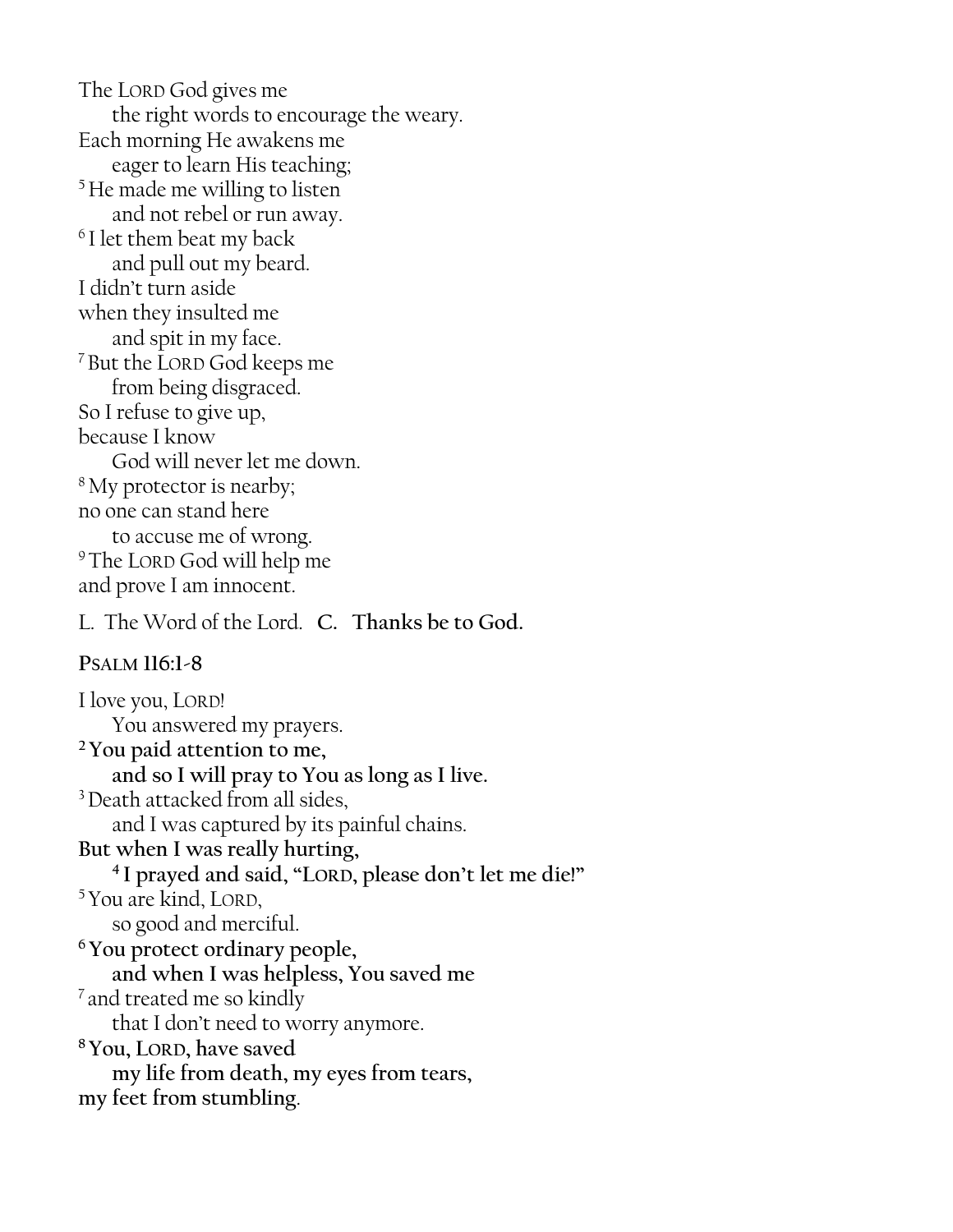**GOSPEL ACCLAMATION** *(sung twice)*

The B-I-B-L-E Yes, that's the book for me I stand alone on the Word of God The B-I-B-L-E

### HOLY GOSPEL: St. **Mark 8:27-38**

*This story provides the turning point in the Markan gospel. Peter is the first human being in the narrative to acknowledge Jesus as the Messiah, but he cannot accept that as the Messiah Jesus will have to suffer. Moreover, Jesus issues a strong challenge to all by connecting discipleship and the cross.*

# **C. Glory to You, O Lord.**

Jesus and His disciples went to the villages near the town of Caesarea Philippi. As they were walking along, He asked them, "What do people say about Me?"

<sup>28</sup>The disciples answered, "Some say You are John the Baptist or maybe Elijah. Others say You are one of the prophets."

<sup>29</sup> Then Jesus asked them, "But who do you say I am?"

"You are the Messiah!" Peter replied.

<sup>30</sup> Jesus warned the disciples not to tell anyone about Him.

<sup>31</sup> Jesus began telling His disciples what would happen to Him. He said, "The nation's leaders, the chief priests, and the teachers of the Law of Moses will make the Son of Man suffer terribly. He will be rejected and killed, but three days later He will rise to life." <sup>32</sup> Then Jesus explained clearly what He meant.

Peter took Jesus aside and told him to stop talking like that.<sup>33</sup> But when Jesus turned and saw the disciples, He corrected Peter. He said to him, "Satan, get away from me! You are thinking like everyone else and not like God."

<sup>34</sup> Jesus then told the crowd and the disciples to come closer, and He said:

"If any of you want to be My followers, you must forget about yourself. You must take up your cross and follow Me. <sup>35</sup> If you want to save your life, you will destroy it. But if you give up your life for Me and for the good news, you will save it. <sup>36</sup>What will you gain, if you own the whole world but destroy yourself? <sup>37</sup>What could you give to get back your soul?

<sup>38</sup>Don't be ashamed of Me and My message among these unfaithful and sinful people! If you are, the Son of Man will be ashamed of you when He comes in the glory of His Father with the holy angels."

P. The Gospel of the Lord.

**C. Praise to You, O Christ.**

**SERMON**

**H**YMN OF THE DAY I Want to Walk as a Child of the Light  $\#649$  (blu)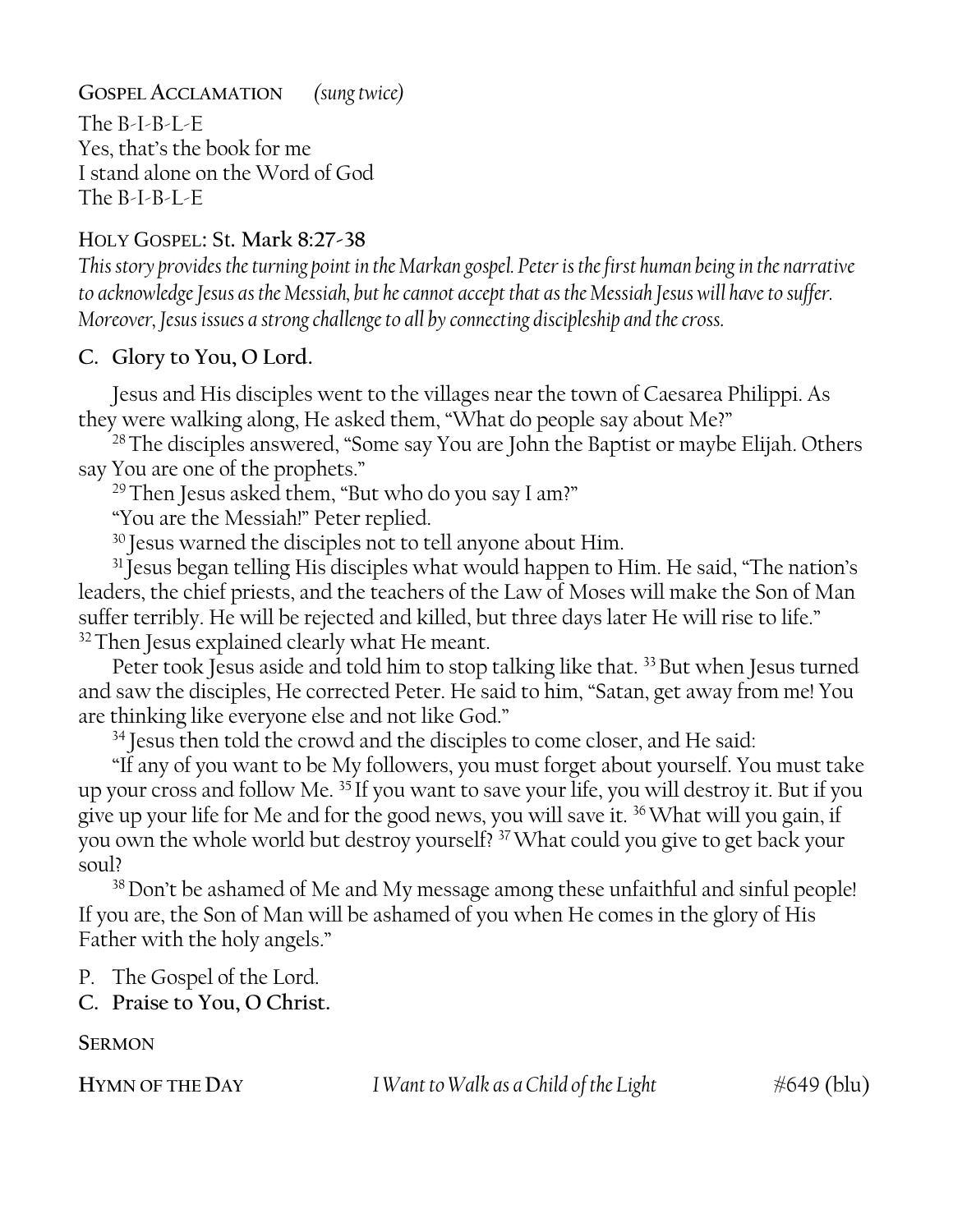**WHAT WE BELIEVE** *(based on the Apostles' Creed)* I believe that God the Father created everything there is. I believe that Jesus Christ is God's only Son and my Lord. By the power of God through the Holy Spirit, He was born of the virgin Mary. Jesus lived on earth, was nailed to a cross, died and was buried. Three days later He rose from the dead. Jesus went up into heaven and is sitting at the side of God the Father. Jesus will come back to earth again to judge all people, living and dead. I believe in the Holy Spirit, the holy Christian Church, the unity of the people of God throughout the world, living and dead, that God will forgive my sins, and that God will raise up the faithful after they have died and give them new life with Him forever

**INSTALLATION OF SUNDAY SCHOOL TEACHERS**

**PRESENTATION OF BIBLES**

**BLESSING FOR STUDENTS BEGINNING CONFIRMATION** 

**SHARING THE PEACE/ANNOUNCEMENTS**

**OFFERING/ OFFERTORY**

Jesus loves me! This I know, For the Bible tells me so; Little ones to Him belong, They are weak but He is strong. Yes, Jesus loves me! Yes, Jesus loves me! Yes, Jesus loves me! The Bible tells me so.

# **OFFERTORY PRAYER**

- P. Dear God,
- **C. thank You for all the things that You give us – a beautiful world to live in, food, clothes, homes and people who love us. Help us to share what we have with others. In Jesus' name we pray. Amen.**

**PRAYERS OF THE PEOPLE**

- P. Certain of God's love, let us pray for ourselves and for others.
- P. … Lord, in Your mercy, **C. hear our prayer**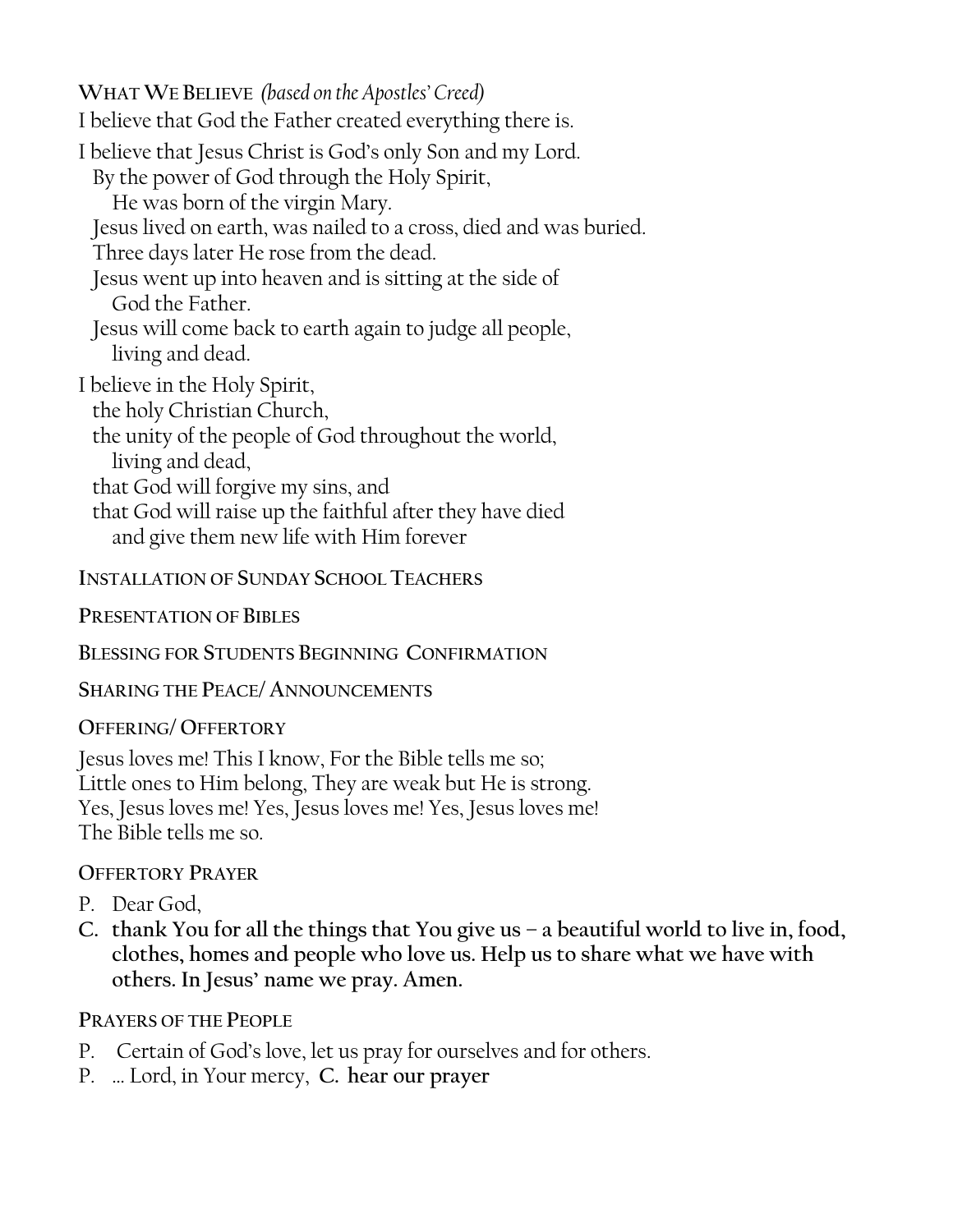#### **THE GREAT THANKSGIVING** page 88

**EUCHARISTIC PRAYER**

- P. Holy God … as bread for the world.
- **C. Amen.**
- P. In the night in … share with us the everlasting feast.
- **C. Christ has died. Christ is risen. Christ will come again.**
- P. By Your Holy Spirit … both now and forever.
- **C. Amen.**

**THE LORD'S PRAYER**

| Our Father Who art in heaven,     | as we forgive those              |
|-----------------------------------|----------------------------------|
| hallowed be Thy name,             | who trespass against us;         |
| Thy kingdom come,                 | and lead us not into temptation, |
| Thy will be done,                 | but deliver us from evil.        |
| on earth as it is in heaven.      | For Thine is the kingdom,        |
| Give us this day our daily bread; | and the power, and the glory,    |
| and forgive us our trespasses     | forever and ever. Amen           |

#### **DISTRIBUTION**

**POST–COMMUNION BLESSING** page 92

**POST-COMMUNION SONG**

Praise God, from whom all blessings flow; Praise him, all creatures here below; Praise him above, ye heavenly host; Praise Father, Son and Holy Ghost. Amen.

#### **POST-COMMUNION PRAYER**

P. Gracious God, in Holy Communion You show us how much You love us, and You give us strength and courage by giving us food and drink, the body and blood of Christ. Now send us, Your children, out into the world to tell everyone about how wonderful You are. We pray in the name of Jesus Christ our Lord.

**C. Amen**

# + **SENDING** +

#### **BLESSING OF THE BACKPACKS**

#### **BENEDICTION**

- P. May you always remember that Jesus loves you and that He is with you every day. Almighty God, Father,  $+$  Son, and Holy Spirit, bless you now and forever.
- **C. Amen**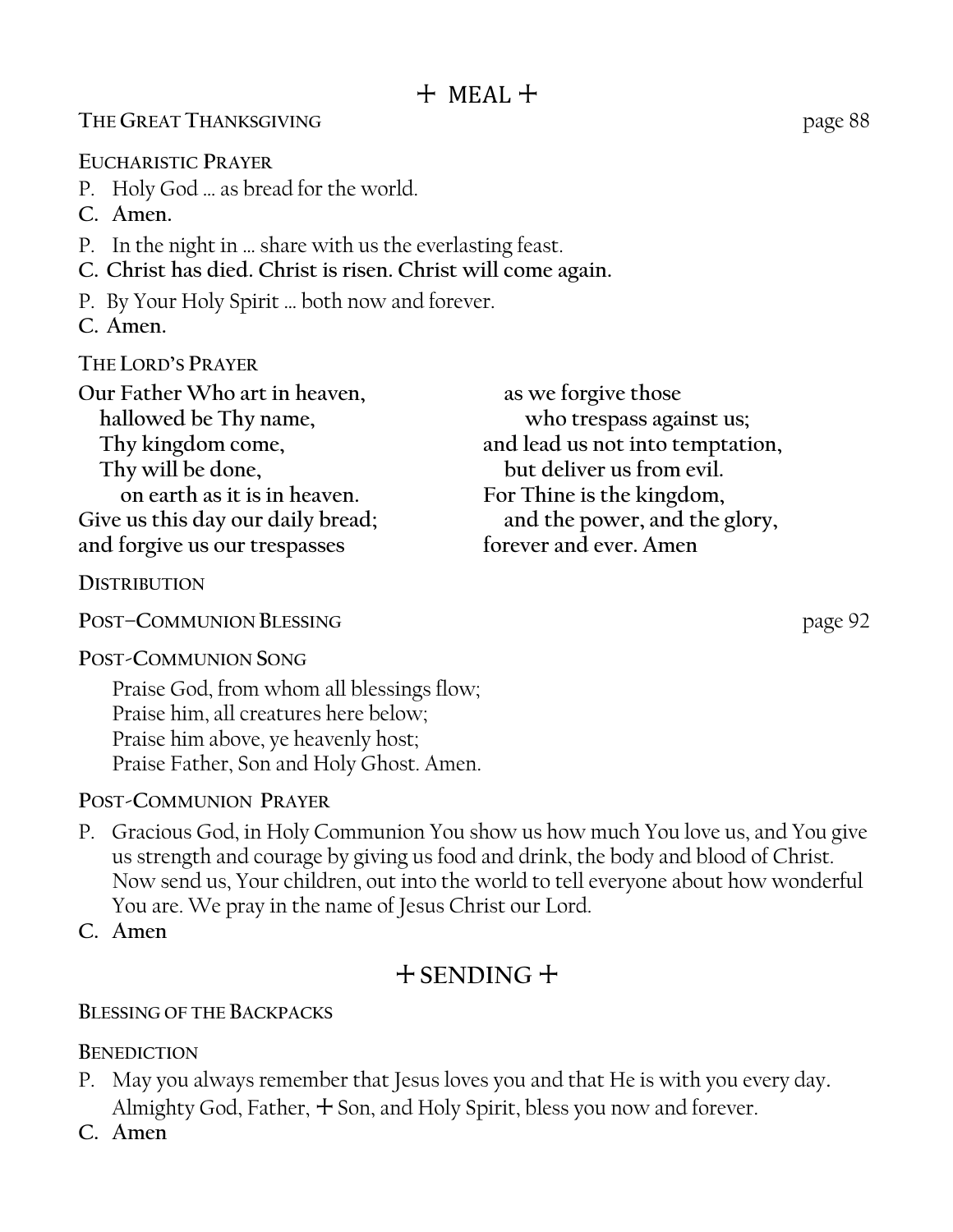#### **DISMISSAL**

- P. Go in peace to love and serve the Lord.
- **C. Thanks be to God.**

# **WELCOME BACK TO SUNDAY SCHOOL!!!!!!!!!!!!!!**

# **THOSE WHO SERVE:**

| Ministers: All the People of God Presider: Pastor Ellen Munter |                                          |
|----------------------------------------------------------------|------------------------------------------|
| <b>Musician: Terry Dybsetter</b>                               | Reader: Lillie Wollum                    |
| Camera: Josh Sumption                                          | Projection: James Kamrath/Kendon Knutson |
|                                                                | Katie Munter/Sara Wollum                 |
| Sound Room: Ken Jeremiason and Jerome Bruns                    |                                          |

**How to reach us:**

Church Office: 507-296-4658 Pastor's House: 507-296-4558

Pastor's Cell: 507-828-1000(call or text) Pastor's email: pastormunter@gmail.com Bethel web page: www.bethelofporter.com



Emily Morton, Angie Denelsbeck Anderson, Shirlee Gabbert, Bill & Karen Pohlen, Curt & Carol Moon, Gail Sumption

Curt & Carol Moon are Dawn Gawerecki's aunt & uncle, who live in Arkansas. Carol is now in ICU and Curt has Parkinson's disease. Please continue to keep them in your prayers.

September 5, 2021

General: \$2,556.50 (\$779.50 received through eGiving)

Includes: \$1,000.00 from Hemnes Lutheran Church. \$240.00 startup cash reimbursement.

Savings: \$537.00 Ice Cream Social revenue.